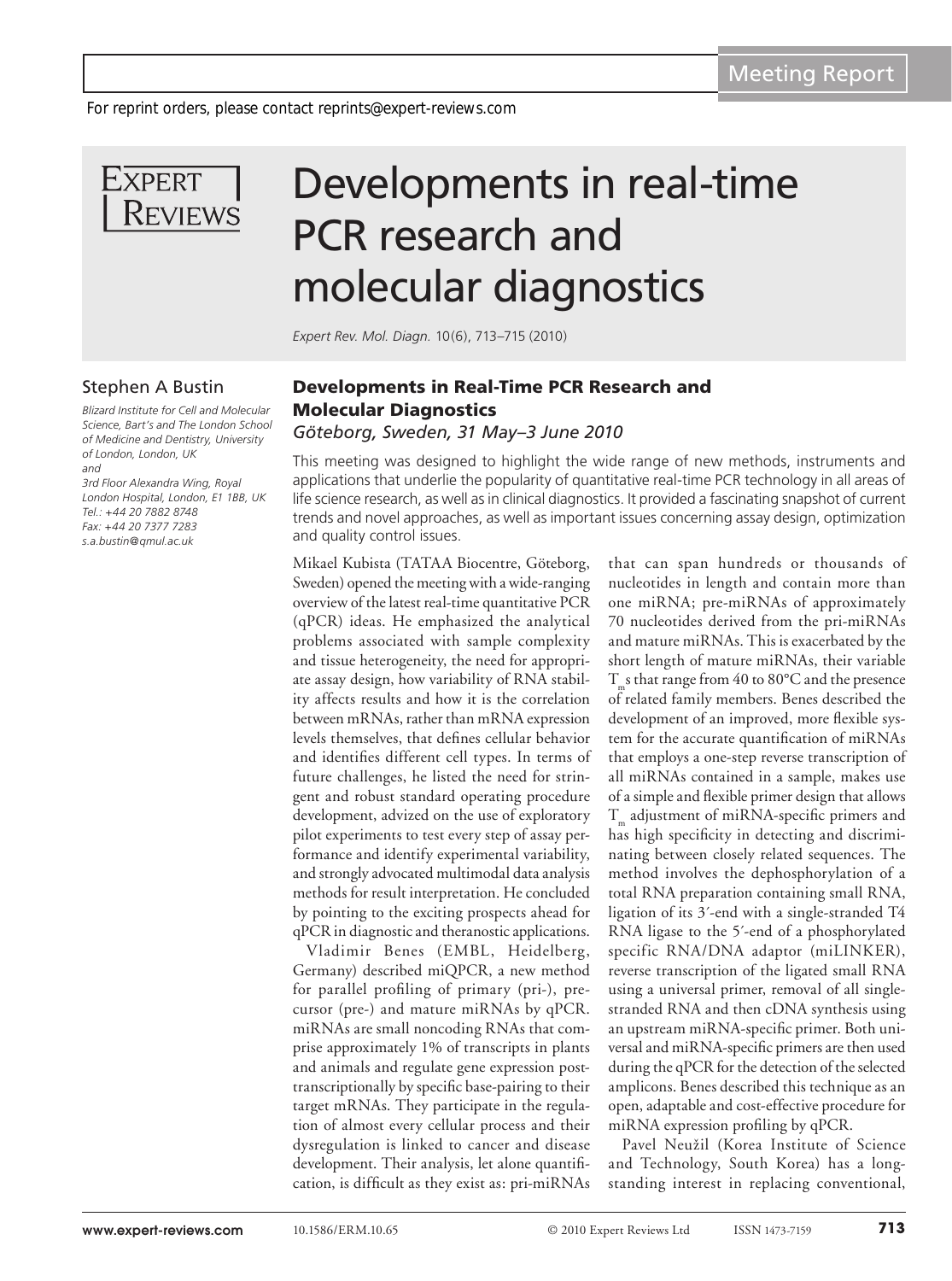laboratory-based PCR equipment with point-of-care microPCR devices, where the need is for a rapid response, rather than the detection of numerous targets. This has now resulted in the development of a simple device with built-in thermal management, a fluorescence-based detection system and a single chip controller with touch-screen graphic display. qPCR is carried out in virtual reaction chambers of water-based samples encapsulated in oil droplets on a silicon-etched chip covered with a standard microscope cover slip. Each chip contains a number of reaction chambers for genes of interest and control genes, and each reaction chamber is heated using miniature electrical elements. Each assay is carried out in tiny reaction volumes, typically 100 nl of sample within 1 µl of oil, on disposable glass slides that minimize contamination, with rapid cycle times, typically heating from room temperature to 150°C in 0.2 s resulting in cycling times of less than 10 min and a low power requirement that allows it to run on battery power. The chip sits in an optical detection device about the size of a portable DVD player, indeed the optical detection module is similar to the optical detection system of a DVD player and uses a blue LED excitation source, fluorescein isothiocyanate (FITC) filter set and photodiode with amplifier. The latest instruments can detect two colors, have increased detection sensitivity and can be powered from a USB source. The total cost is approximately US\$120. Neužil referred to one potential problem, common with all PCR-based assays, relating to sample preparation and the need to ensure absence of inhibitors.

Anders Lönneborg (DiaGenic, Oslo, Norway) described two qPCR-based tests that are based on two notions: diseases such as cancer or Alzheimer's disease (AD) have a systemic impact, leaving unique signatures in nondiseased parts of the body, including the circulatory system; and that these responses can be detected by measuring amounts of RNA for specific genes from peripheral blood. Both qPCR tests use peripheral blood samples collected in PAXgene™ (PreAnalytiX GmbH) tubes and are subjected to a number of quality control checks; they rely on the ability of the assay to detect disease-associated gene-expression signatures from sets of informative genes. The assays utilize Life Technologies' 96-gene microfluidic card format run on an ABI 7900HT system. Importantly, in validation studies, external factors, such as variability in blood collection and testing methods, common comorbidities, interference from other common medications, contraceptive use, menstrual cycle and age, all had no bearing on the accuracy of either test.

The first test (BCtect) targets breast cancer, which remains the main cause of cancer death among women. Mammography and histopathology/cytology are sensitive screening and diagnostic tools; however mammography is less sensitive in younger women, women with dense breasts and for cases of lobular carcinoma, which often lack micro-calcifications. It targets mRNA expression, but differs from other prognostic assays that rely on expression signatures: its markers are not obtained from tumor tissue, instead this assay is based on the detection of blood-based mRNA transcripts that are altered in response to tumor growth. Initial studies had demonstrated that peripheral blood gene expression can provide information to distinguish breast cancer patients from

healthy age-matched controls. Using blood from 140 subjects, a number of whole genome studies using various microarray platforms identified 700 informative mRNA transcripts that distinguished breast cancer patients from age-matched controls with a high accuracy of 81% (sensitivity 82% and specificity 79%). To identify the optimal gene signature, 384 of the most informative gene transcripts were selected, validated using qPCR and narrowed down to a gene-expression signature of 96 genes, including several control genes using a new cohort of 123 patients. The BCtect assay was validated using a multicenter study that used approximately 550 blood samples from five recruitment sites in Scandinavia and the USA. As with all cancers, early detection of a growing breast tumor is of key importance for patient survival. The BCtect assay, which is CE-marked, is as effective at detecting early stage breast cancer (stage 0 and 1) in premenopausal women as it is in postmenopausal women, successfully detects lobular carcinomas and has an overall accuracy between 75 and 85%. Results are typically available within 7 days from shipment of the sample to the central laboratory and are reported as either normal/negative or abnormal/positive. Since false-negative results can occur, the test must always be used in conjunction with the patient's clinical data and results from other tests to establish a final diagnosis. A positive test result should be followed up by an appropriate imaging modality to localize the lesion and if necessary a biopsy or fine needle aspiration to obtain a definitive diagnosis. Importantly, the BCtect test may detect cancers prior to their detection by conventional tests, as the cancer may be too small for detection by mammography, or may be hidden by dense breast tissue. Hence it is important to exclude a false-positive result by performing additional clinical examinations.

Alzheimer's disease is the main cause of dementia in the Western world and currently afflicts approximately 15 million people worldwide. As life expectancy increases, the prevalence of AD is expected to rise dramatically and it will become an even greater severe health problem in the next few decades. Intense research is ongoing to identify reliable cures or preventive measures for the disease. To help these investigations, there is an urgent need to identify reliable biomarkers that can detect the disease at the earliest possible stage. The AD Test (ADtect) aims to detect mildto-moderate AD and is based on the same principle of detecting unusual mRNA signatures in a person's blood that indicates the presence of AD. It provides a convenient add-on test to existing clinical examination and, by detecting AD at an early stage, can help secure the most appropriate healthcare for the individual. The test has a high accuracy in patients with mild cognitive symptoms, which are the most difficult patient group to diagnose. The target mRNAs were selected following several clinical studies that used blood samples from subjects with early-stage disease and a multicenter validation study showed an accuracy level of 72%. The same considerations with respect to false-negative and -positive results as discussed with the BCtect test apply.

Roland Nagel (Applied Biosystems, CA, USA) described a novel, hot-start thermostable reverse transcriptase that promises to improve the specificity of the cDNA synthesis step by eliminating the primer-independent priming that often occurs. There